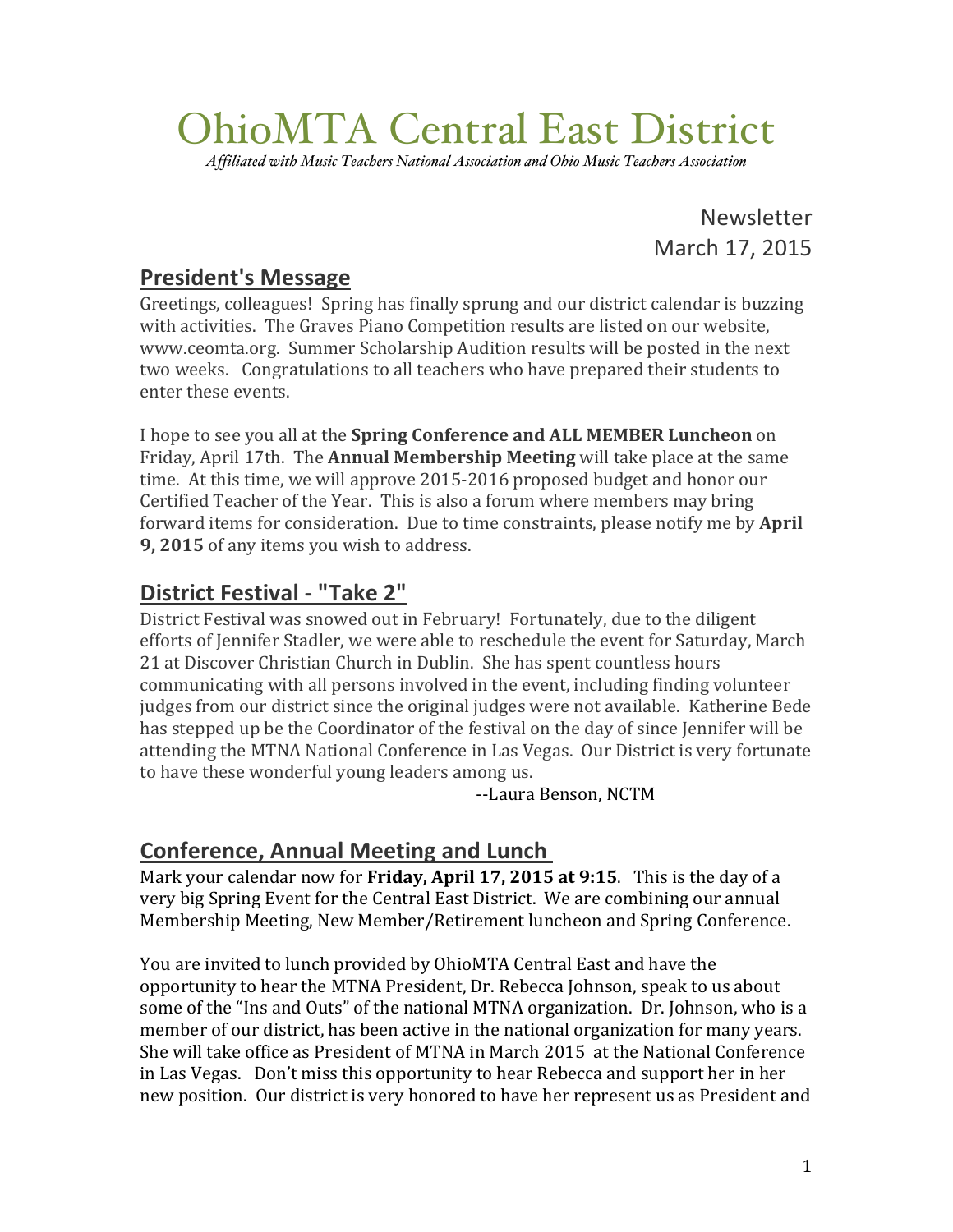pleased that she will be able to speak to us.

Because Central East District is providing lunch, it is very important that you RSVP before the event. We need to know how many lunches to provide. As an added incentive, those who RSVP and are present at the event will be entered in the drawings for prizes that will be offered throughout the morning. RSVP to Susan Treer caribou06sbcglobal.net or 614-316-1019. Do it now so you don't forget!

The Annual Membership meeting which will also be held during this event is a very important part of OhioMTA Central East District. The OhioMTA Central East Board does much of the planning for the district but at this meeting each member has an opportunity to participate in the work of the organization. Come and get a better idea of how your organization functions and how you can be part of things!

SPRING CONFERENCE/ALL MEMBER MEETING/ LUNCHEON 9:15 a.m. at Westerville Christian Church 471 E. College Avenue .. Westerville, OH, 43081 Parking is at the rear of the building Check Directory for more information

Remember, lunch will be provided but YOU need to RSVP! -- Sharon Walton, NCTM

#### **Welcome, New & Renewed Members**

#### **Emily Stoll**

5538 Satinwood Drive Columbus,!OH!43229 614-846-0228 emily.stoll91@gmail.com Piano, Violin

#### **Buckeye Auditions**

The Buckeye Auditions 2015 for Central East District will be held on Saturday, April 4, 2015 at Ohio Wesleyan University. Volunteers are still needed to assist at the event. Please email me if you can spare a couple of hours that day to help make the event run smoothly.

--Mariko Kaneda, NCTM kanedaniwa@gmail.com

#### **Certification!News**

About fifteen members have expressed an interest this year in becoming nationally certified. We have had three in-depth meetings to examine the five projects and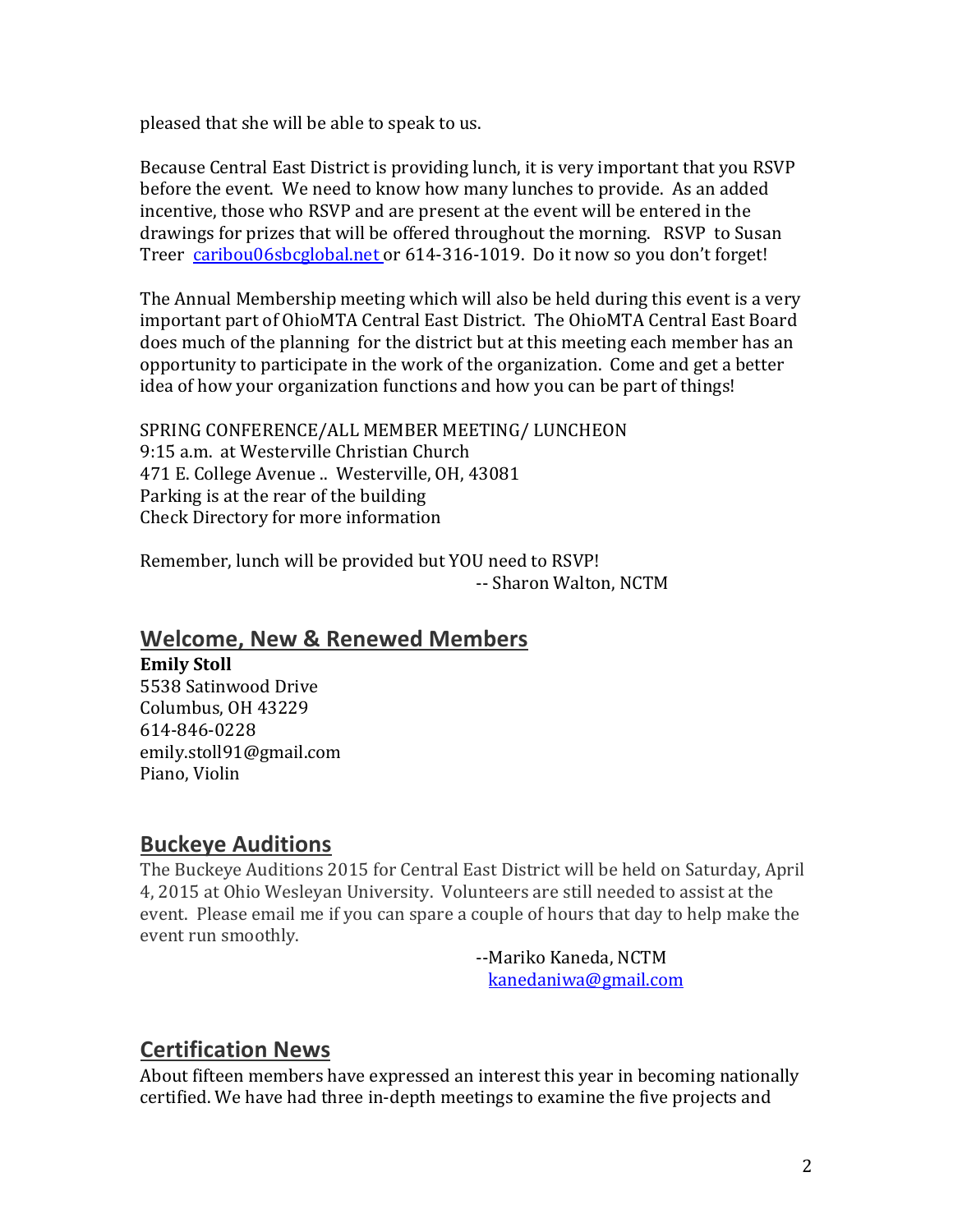some teachers have now completed two or three of the projects. It is not too late to join this enthusiastic group of teachers dedicated to self-improvement and on the path to NCTM status. There is a lot of information on the MTNA website Certification link. Please contact me to let me know of your interest.

Nominations are now being accepted for our district Nationally Certified Teacher of the Year. Former winners are listed in the handbook on page 11, as well as more information. Please take a moment to nominate a colleague who has distinguished herself/himself to the cause of music education and who has served our organization well.

On March 23, I will attend the MTNA Conference Gala in Las Vegas. In 2014, thirtyseven teachers from around the country, including our own Christine Steiner, were honored as MTNA Foundation Fellows. I have been informed that my nomination was fully funded and I will receive the Fellow honor that evening. I express my deepest appreciation to those of you who supported my nomination and I look forward to representing the Central East District of OMTA, one of the hardestworking and inspiring group of teachers I have had to privilege to know.

> -- Janice Cook, NCTM **Certification Chairman** !!!!jbakercook@gmail.com